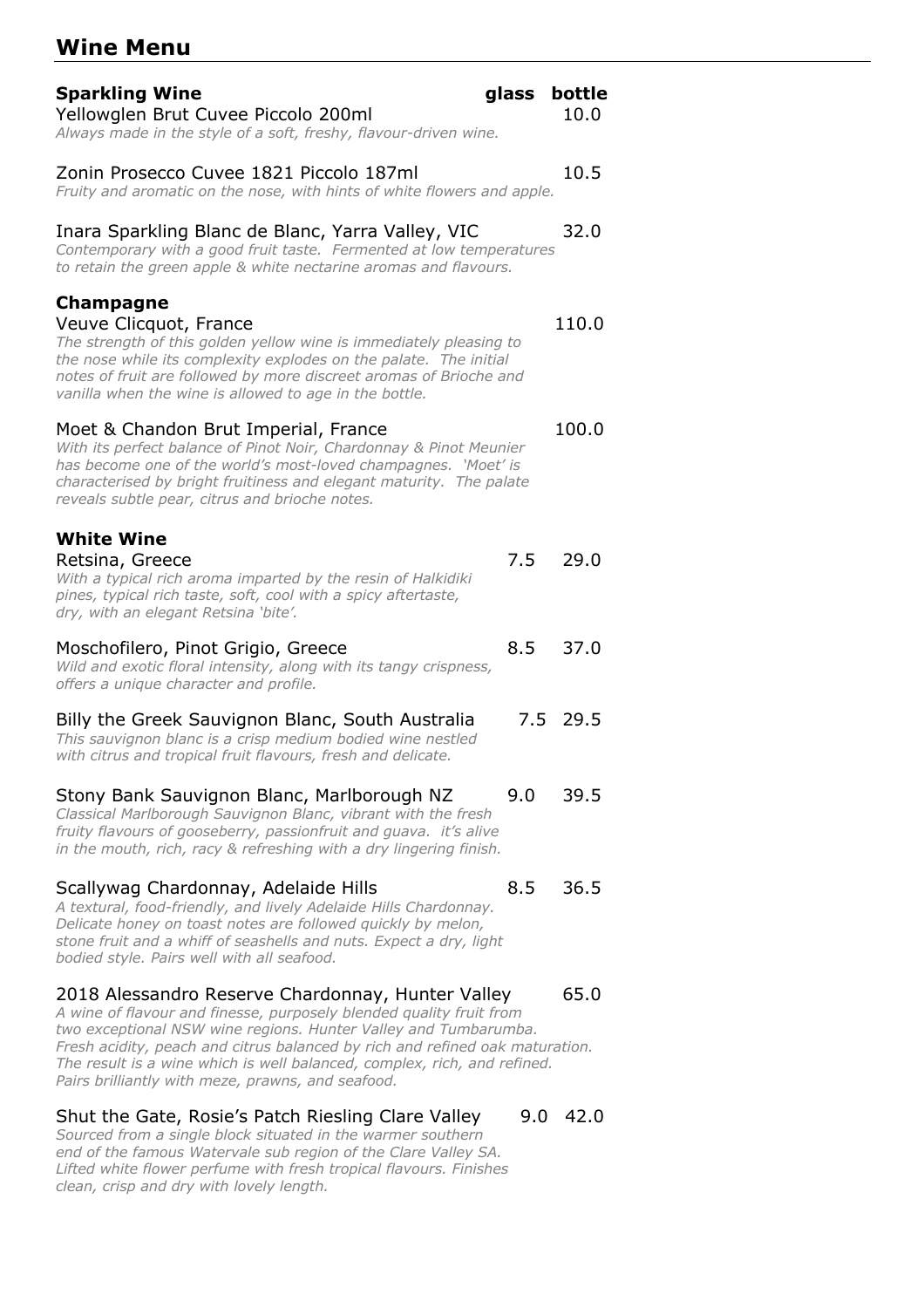## **Wine Menu**

## **White Wine (continued) glass bottle**

#### Two Rivers Hidden Hive Verdelho, Hunter Valley 8.5 32.0 *The wine displays aromas of ripe tropical fruits and lovely honey musk overtones. The palate is generous, rich and full*

*of these tropical fruit flavours whilst retaining a crisp, fresh finish.*

#### Inara Pinot Gris, Yarra Valley, VIC 8.5 36.0

*This award-winning Pinot Gris shows delicate white petal notes accompanied by aromas of red apple and musk. The palate is textural with medium intensity.*

#### Wangolina Moscato, Limestone Coast, SA 7.5 34.0

*Spritzy and refreshing this wine is alive with fruit tingle flavours and punchy grapefruit. Sure, it's sweet, it is Moscato after all, but it has a crisp, edgy acidity that energizes and zips across the palate lifting the sweetness and leaving your refreshed.*

## **Red Wine**

## The Floozie, Sangiovese Rose, McLaren Vale, SA 9.0 42.5

Like crunching your way into a perfectly ripe pink lady apple. There are *notes of fairy floss and bubble-gum, but not enough to upset the poise and elegance. Wonderfully delicate fragrance.*

#### Saint George, Aghiorghitiko (Merlot), Greece 8.5 36.0

*The colour is bright, deep morello cherry-red. The nose reveals aromas of blackberries, raspberries and ripe strawberries with just a touch of tobacco and spices such as clove and cinnamon. The finish is moderately-long, dominated by red fruits and followed by sweet vanilla and black pepper.*

#### Billy the Greek Shiraz, McLaren Vale, SA 7.5 27.5

*Generous plum fruit aromas, with a hint of cracked pepper and sweet French Oak. This full-bodied wine is well balanced with elegant soft tannins on the finish.*

### Leefield Station, Pinot Noir, Marlborough, NZ 9.0 48.5

*Grown in the cool-climate vineyards of Marlborough's Waihopai Valley, the 2017 Leefield Station Pinot Noir showcases hints of red fruit characters laced with underlying oak elements of toast and smoke that finish beautifully with a vibrant juicy acidity.*

#### St Johns Brook Cabernet Sauvignon, Margaret River 8.5 37.0 *Dark ruby in colour, has bright aromas of blackcurrant and rosehip*

*on the nose, with a fresh, tart palate of cassis, dark forest fruits and complex dusty tannins.*

### Smokin Barrels Shiraz 2018, Barossa Valley, SA 8.5 42.0

*Dark cherry, plum, black peppercorns, cinnamon and floral notes. Full bodied, soft and generous. Fresh dark berried fruit flavours and smooth tannins keep the wine fresh and persistent.*

### **Dessert Wine**

#### Peter Lehmann Botrytis Semillon 375ml 10.0 42.0 *A beautiful golden colour which will intensify with age. With a bouquet,*

*Chock full of honey and lime marmalade characters, the palate is deliciously luscious and is counter balanced by the natural acidity, making this a dessert wine of the highest pedigree.*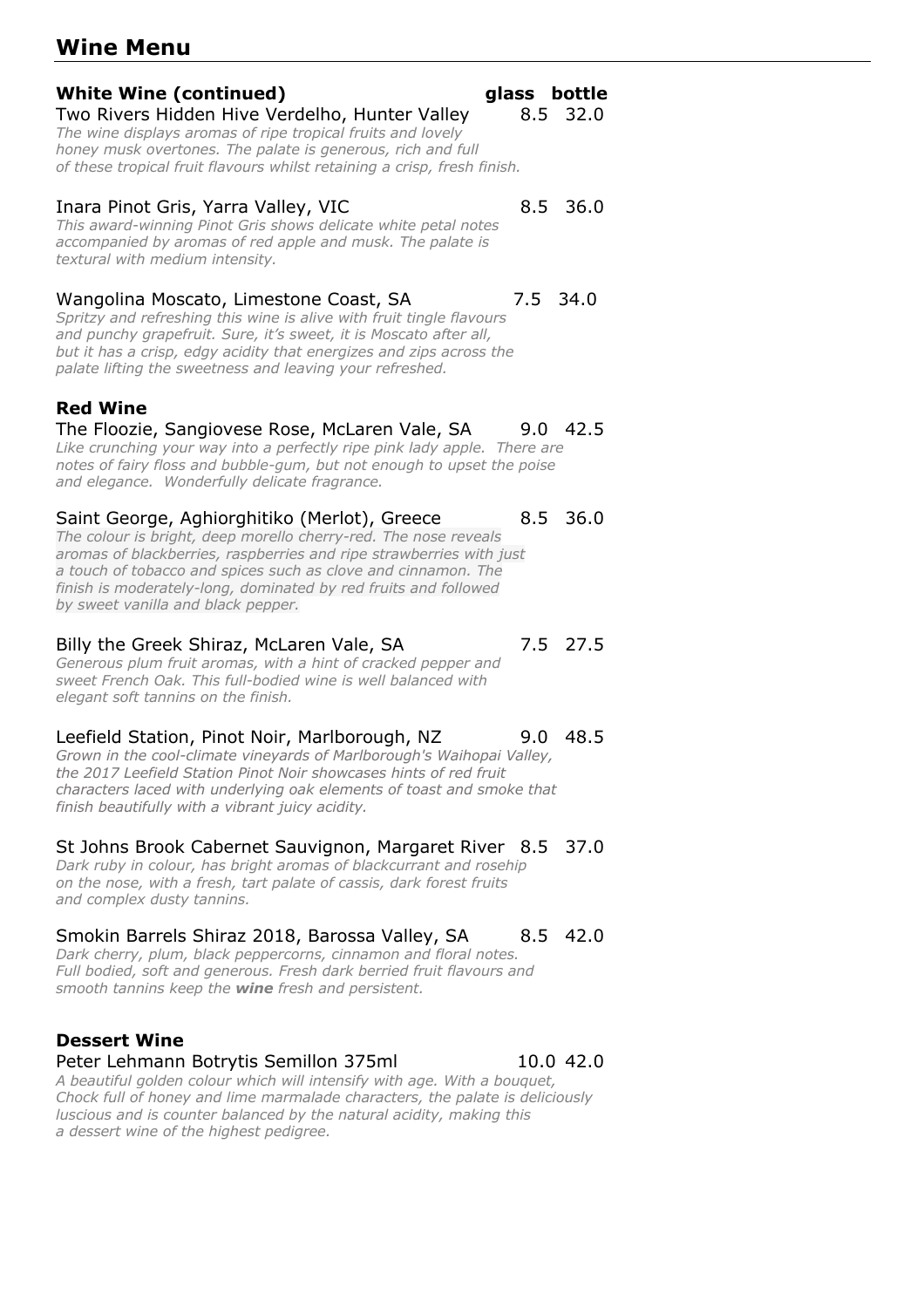# **Cocktails**

| <b>Aperol Spritz</b><br>Prosecco, aperol and soda                                                          | 16.0 |
|------------------------------------------------------------------------------------------------------------|------|
| <b>Bloody Mary</b><br>Vodka, tomato juice, Worcestershire, seeded mustard,<br>finished w/ lime and tabasco | 18.0 |
| Cosmopolitan<br>Vodka, Cointreau, Cranberry Juice w/ a squeeze Lime                                        | 18.0 |
| Corfu Cosmo<br>Vodka, Peach or Lychee liqueur, cranberry juice<br>w/ a squeeze Lime                        | 18.0 |
| Daiquiri's (Mango, Strawberry, Lychee)<br>White rum, fresh mint leaves, lime juice, sugar syrup & soda     | 18.0 |
| Long Island Tea<br>Vodka, White Rum, Gin, Tequila, Cointreau, lemon juice,<br>sugar syrup with coke        | 19.5 |
| Margherita<br>Tequila, Cointreau, sweet & sour mix                                                         | 18.0 |
| Martini<br>Dry Vermouth, Gin w/ green olive                                                                | 18.0 |
| Midori Splice<br>Midori, Malibu, pineapple juice & cream                                                   | 18.0 |
| Mojito<br>Rum, lime wedges, fresh mint & sugar syrup                                                       | 18.0 |
| Negroni<br>Gin, Vermouth Rosso, Campari, garnished with orange peel.                                       | 19.5 |
| Pina Colada<br>White rum, Malibu, coconut cream & pineapple juice                                          | 18.0 |
| Toblerone<br>Kahlua, Baileys, Frangelico, cream, honey, chocolate syrup                                    | 19.5 |
| Espresso Martini<br>Vodka, Espresso coffee, coffee liqueur and sugar syrup                                 | 19.5 |
| Virgin Bloody Mary<br>Tomato juice, Worcestershire, seeded mustard, finished<br>w/ lime and tabasco        | 12.0 |
| Virgin Mojito<br>Soda water, lime wedges, fresh mint & sugar syrup                                         | 9.5  |
| Mocktail<br>Seasonal fruit with fresh juices and lemonade or soda                                          | 12.0 |